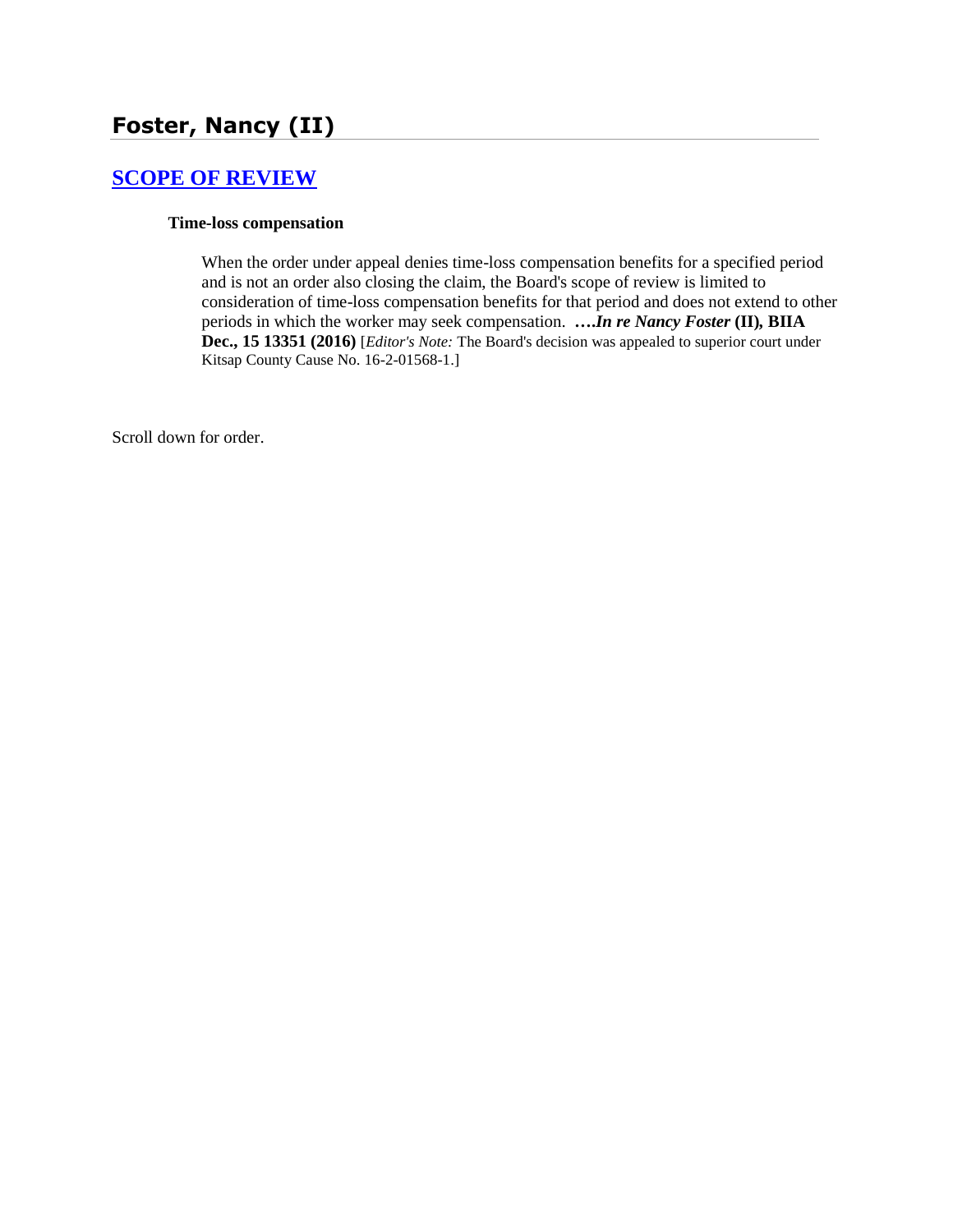#### **BEFORE THE BOARD OF INDUSTRIAL INSURANCE APPEALS STATE OF WASHINGTON**

**)**

# **CLAIM NO. N-318911 ) DECISION AND ORDER**

In 1992, Nancy A. Foster injured her back while lifting a stack of reports at work. The claim closed in 1994, when Ms. Foster returned to work, and reopened in 1997. Ms. Foster remained employed from 1994 until 2006. She suffers from continuing back pain. On October 30, 2014, the Department denied time-loss compensation benefits from March 7, 2014, through June 11, 2014. On February 19, 2015, the Department affirmed the October 30, 2014 order **terminating** time-loss compensation benefits. On March 12, 2015, the Department corrected and superseded the February 19, 2015, order and specified that it was affirming the October 30, 2014 order **denying** time-loss compensation benefits.

Ms. Foster contends that she is entitled to time-loss compensation for the period from March 7, 2014, through March 12, 2015, the date of the order under appeal. The Proposed Decision and Order denied time-loss compensation benefits for the entire period for which benefits were sought by Ms. Foster. We agree Ms. Foster is not eligible for time-loss compensation benefits, but issue this order to clarify that the Board's scope of review is confined to the specific time period for which the Department denied time-loss compensation benefits in the October 30, 2014 order, and to correct the Findings of Fact and Conclusions of Law to reflect this period. The Department order dated March 12, 2015, is **AFFIRMED.**

# **DISCUSSION**

Ms. Foster is a 50-year-old high school graduate. On June 23, 1992, she was lifting paper off a printer while performing clerical computer work and felt a twinge in her back and suffered herniated discs. She was off work following the industrial injury. In 1994, Ms. Foster returned to work and remained employed until 2006. She indicated that her back pain made it too difficult to continue to work.

On October 30, 2014, the Department denied time-loss compensation benefits for the period March 7, 2014, through June 11, 2014. On February 19, 2015, the Department issued an order affirming the October 30, 2014 order **terminating** time-loss compensation benefits. On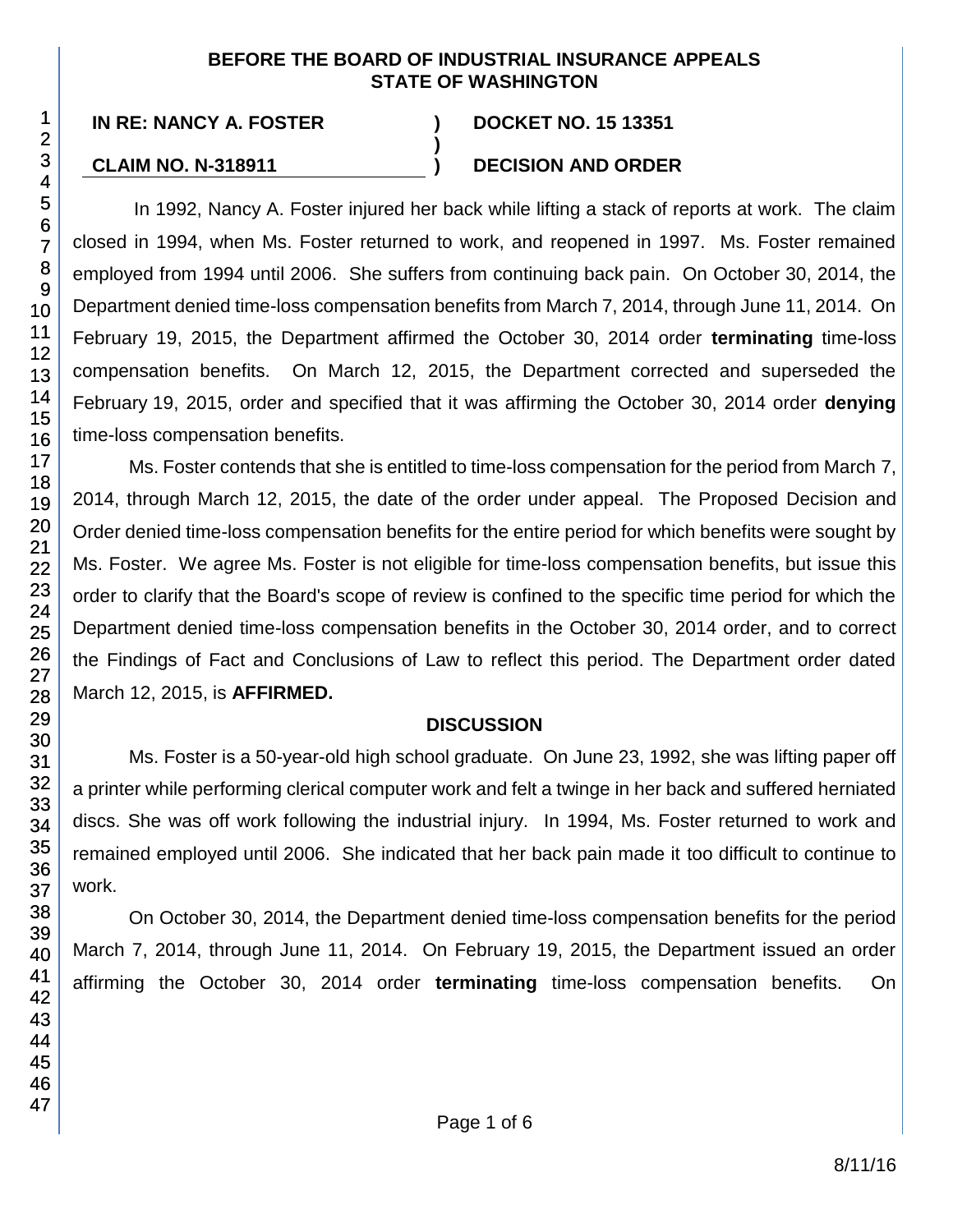March 12, 2015, the Department corrected and superseded the February 19, 2015 order and clarified that it was affirming the October 30, 2014 order **denying** time-loss compensation benefits.

The industrial appeals judge concluded that Ms. Foster is not entitled to time-loss compensation benefits for the period from March 7, 2014, through March 12, 2015, because she is capable of performing light-duty sedentary work. For the reasons contained in the Proposed Decision and Order, we agree that Ms. Foster is not entitled to time-loss compensation benefits. However, we disagree that our scope of review may be extended beyond the March 7, 2014, through the June 11, 2014 period listed in the October 30, 2014 order denying time-loss compensation benefits.

The Board's scope of review in an appeal is fixed by the Department order from which the appeal was taken and limited by the issues in the Notice of Appeal.<sup>1</sup> Each time-loss compensation order is an independent adjudication of entitlement to time-loss compensation benefits.<sup>2</sup> In the case at hand, the Department denied time-loss compensation benefits for the discrete period from March 7, 2014, through June 11, 2014. We will not expand our scope of review to deny benefits for a period of time that was not covered by the order appealed. We distinguish the circumstances that fashion our scope of appeal in this appeal from the circumstance where the Department affirms an order terminating time-loss compensation benefits. In the latter circumstance, our scope of review will extend to the date of the affirming order. The Department order should be affirmed and the Findings of Fact and Conclusions of Law should be corrected to reflect this discrete period.

# **DECISION**

In Docket No. 15 13351, the claimant, Nancy A. Foster, filed an appeal with the Board of Industrial Insurance Appeals on March 23, 2015, from an order of the Department of Labor and Industries dated March 12, 2015. In this order, the Department affirmed its order dated October 30, 2014, denying time-loss compensation benefits from March 7, 2014, through June 11, 2014. This order is correct and is affirmed.

# **FINDINGS OF FACT**

1. On May 26, 2015, and July 15, 2015, an industrial appeals judge certified that the parties agreed to include the amended Jurisdictional History in the Board record solely for jurisdictional purposes.

l *Brakus v. Department of Labor & Indus*., 48 Wn.2d 218 (1956); *Lenk v. Department of Labor & Indus*., 3 Wn. App. 977 (1970).

*In re Tom Camp,* BIIA Dec., 38,035 (1973), *In re Kellie M. Stuczynski*, Dckt. No. 1312262 (2014).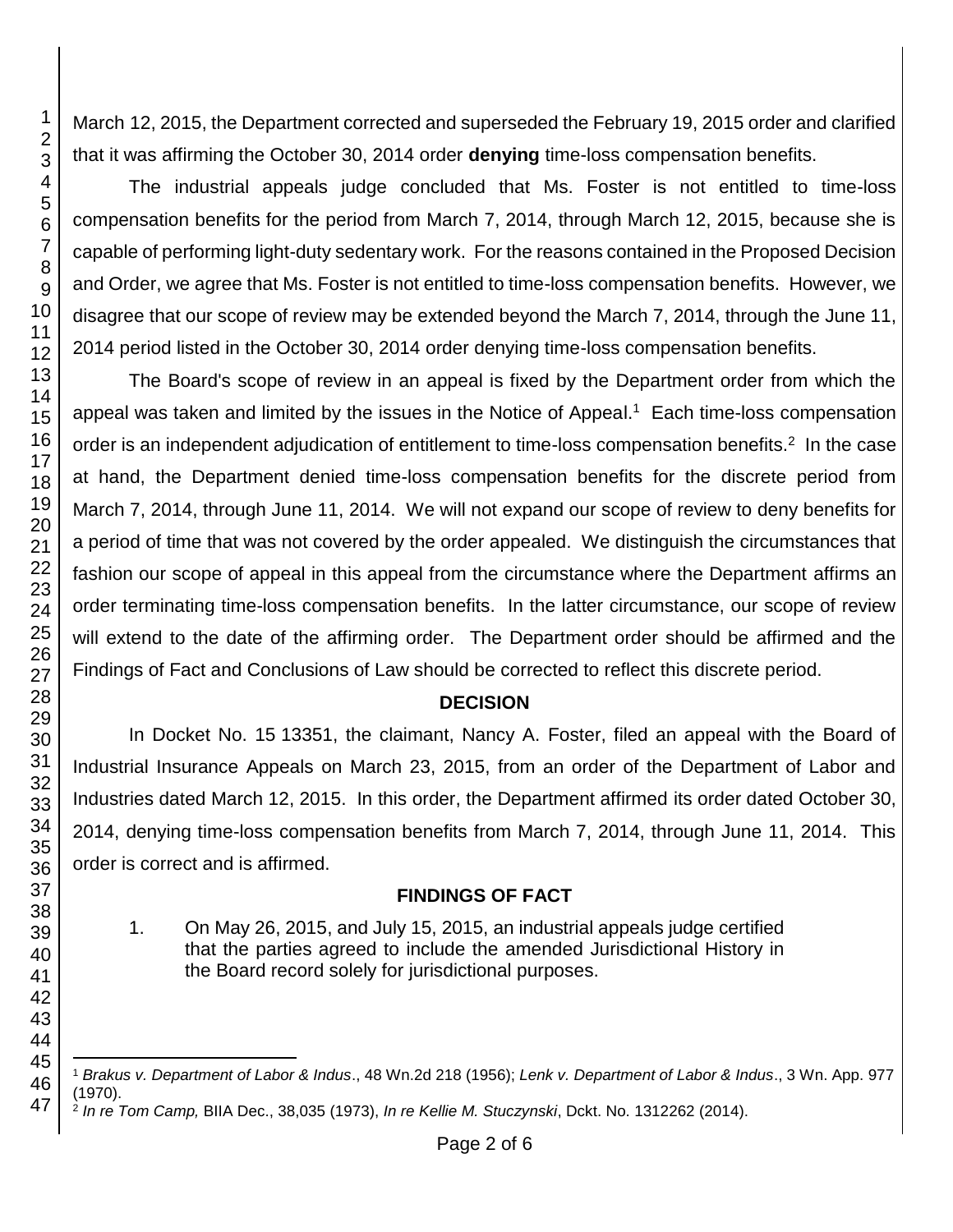- 2. The Department denied Ms. Foster's time-loss compensation benefits for the period of March 7, 2014, through June 11, 2014, and affirmed that denial in the order under appeal on March 12, 2015.
- 3. Nancy Foster sustained an industrial injury on June 23, 1992, when she lifted a stack of reports from a computer printer, felt a twinge in her right leg, and severe pain in her back. Ms. Foster sustained three herniated discs in her low back, including an annular tear at the L4-L5 level, some disc desiccation at L5-S1, and degenerative disc and joint disease of the low back that produces chronic axial back pain. Following physical and massage therapy, Ms. Foster returned to the workforce in 1994.
- 4. Nancy Foster is a 50-year-old high school graduate who has worked as a computer operator and as a receptionist. In addition to the industrial injury to her low back and related depression, she also suffers from a thyroid condition, obesity, diabetes, hypertension, hypercholesterol, asthma, and anxiety.
- 5. Due to her industrial injury, from March 7, 2014, through June 11, 2014, Ms. Foster's limitations included sitting for more than 40 minutes and standing for more than 20 minutes. Additionally, Ms. Foster's industrial injury causes her difficulty in bending or twisting at the waist and difficulty kneeling or bending at the knees.
- 6. Nancy Foster was able to perform sedentary work, including work as a receptionist, from March 7, 2014, through June 11, 2014.
- 7. Nancy Foster was able to perform and obtain gainful employment on a reasonably continuous basis from March 7, 2014, through June 11, 2014.

# **CONCLUSIONS OF LAW**

- 1. The Board of Industrial Insurance Appeals has jurisdiction over the parties and subject matter in this appeal.
- 2. Our scope of review in this appeal is limited to Ms. Foster's eligibility for time-loss compensation benefits from March 7, 2014, through June 11, 2014, under *In re Tom Camp,* BIIA Dec., 38,035 (1973), and *In re Kellie M. Stuczynski*, Dckt. No. 13 12262 (2014).
- 3. Nancy Foster was not a temporarily totally disabled worker within the meaning of RCW 51.32.090 from March 7, 2014, through June 11, 2014.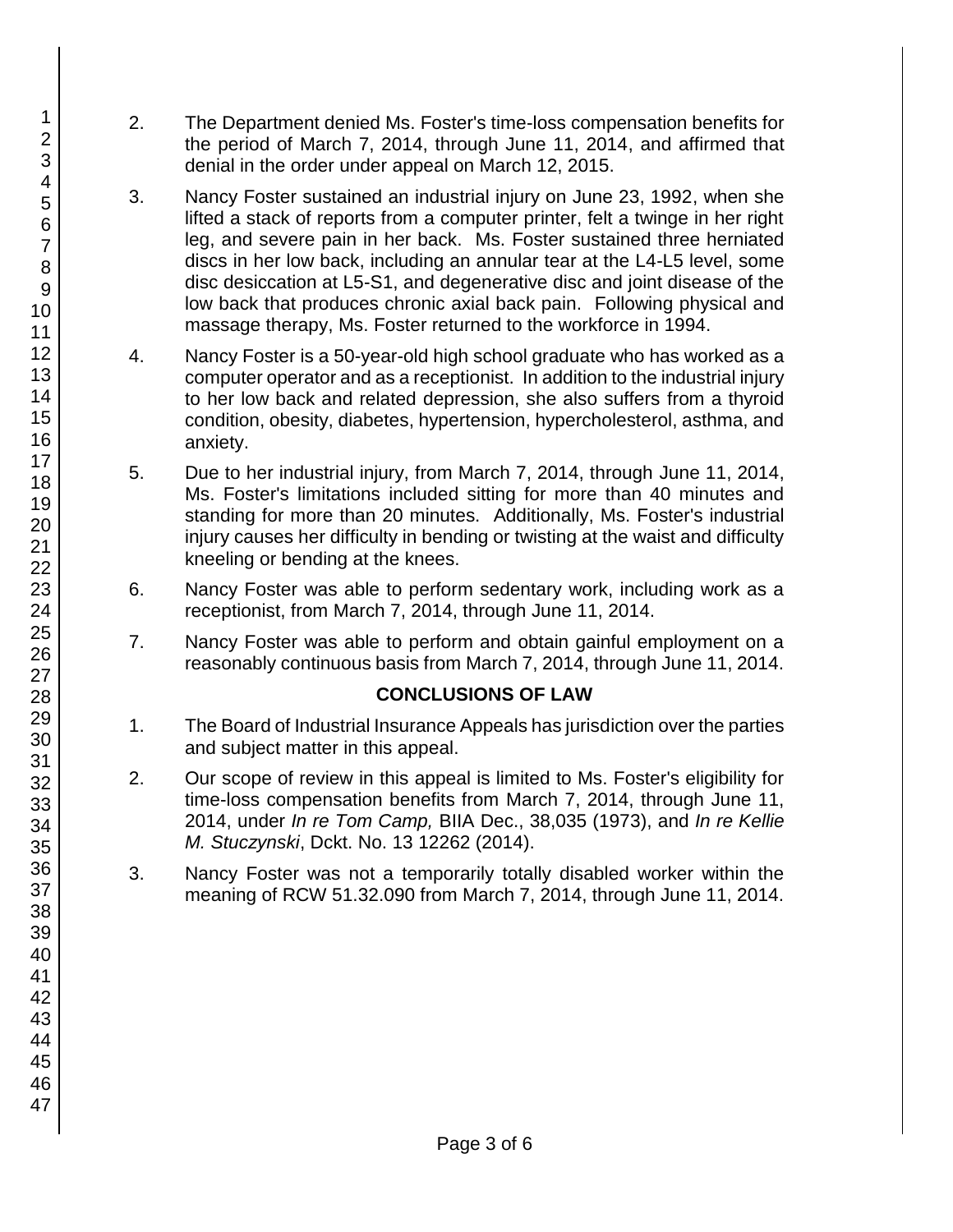4. The Department order dated March 12, 2015, is correct and is affirmed. Dated: August 11, 2016.

#### BOARD OF INDUSTRIAL INSURANCE APPEALS

 $\sqrt{s}$ / DAVID E. THREEDY Chairperson

 $/\mathsf{s}/\mathsf{s}$ JACK S. ENG Member

#### **DISSENT**

I disagree with the majority's holding that Ms. Foster is employable.

To establish entitlement to additional time-loss compensation benefits, the worker must prove through medical testimony that he or she was unable to perform reasonably continuous gainful employment during the period for which time-loss compensation is sought. $3$  It has long been held that when determining whether an injured worker is totally disabled we must take into account her whole person—her weaknesses, strengths, age, education, training, experience, and any other relevant factors that contribute to the ultimate conclusion as to whether the person is disqualified from substantial gainful employment generally available in the labor market.<sup>4</sup>

Ms. Foster suffers from a thyroid condition, obesity, diabetes, hypertension, hypercholesterol, asthma, and anxiety. She uses an oxygen tank and is out of breath when walking. Ms. Foster sustained three herniated discs in her low back, including an annular tear at the L4-L5 level, some disc desiccation at L5-S1, and degenerative disc and joint disease of the low back that produces chronic axial back pain. She also developed depression as a proximate result of her industrial injury.

l *Johnson v. Department of Labor & Indus.*, 45 Wn.2d 71 (1958); *Fochtman v. Department of Labor & Indus.*, 7 Wn. App. 286 (1972): *In re Carol Westerlund*, Dckt. No. 91 6516 (February 11, 1993). *Fochtman v. Department of Labor & Indus.*, 7 Wn. App. 286, 295 (1972).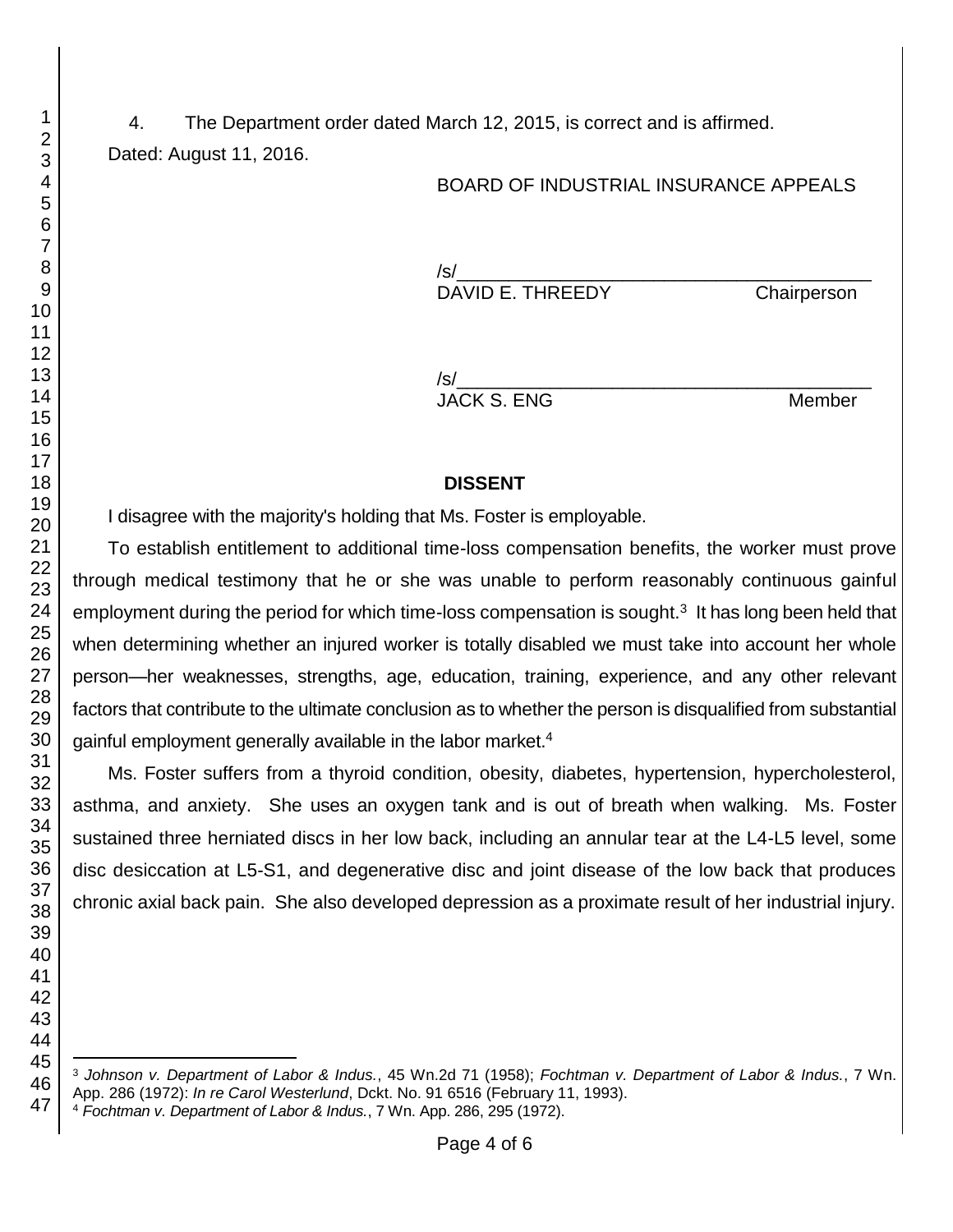She has been out of the labor market for eight years. She has difficulty focusing. Activity causes serious pain and discomfort. Dr. Guy Earle testified on a more-probable-than-not basis, "[I]f I look at the combined effects of the severe oxygen dependent asthma, the mental health condition and the chronic back condition, it's really hard for me to see this lady being gainfully employed on a full-time basis. I don't see how there would be a job available for her do with that combination of conditions."<sup>5</sup>

The record establishes Ms. Foster's mental health condition (depression) and her back condition were proximately caused by the industrial injury. Dr. Earle's testimony is compelling and persuasive. Moreover, Dr. Earle testified that this inability to work would likely be permanent. It is not practical or reasonable to expect Ms. Foster to obtain employment under these circumstances, much less maintain that employment on a reasonably continuous basis. The preponderance of the evidence shows that Ms. Foster was temporarily and totally disabled during the period for which the Department denied benefits.

Dated: August 11, 2016.

# BOARD OF INDUSTRIAL INSURANCE APPEALS

/s/\_\_\_\_\_\_\_\_\_\_\_\_\_\_\_\_\_\_\_\_\_\_\_\_\_\_\_\_\_\_\_\_\_\_\_\_\_\_\_\_

FRANK E. FENNERTY, JR. Member

l Earle Dep. at 26.